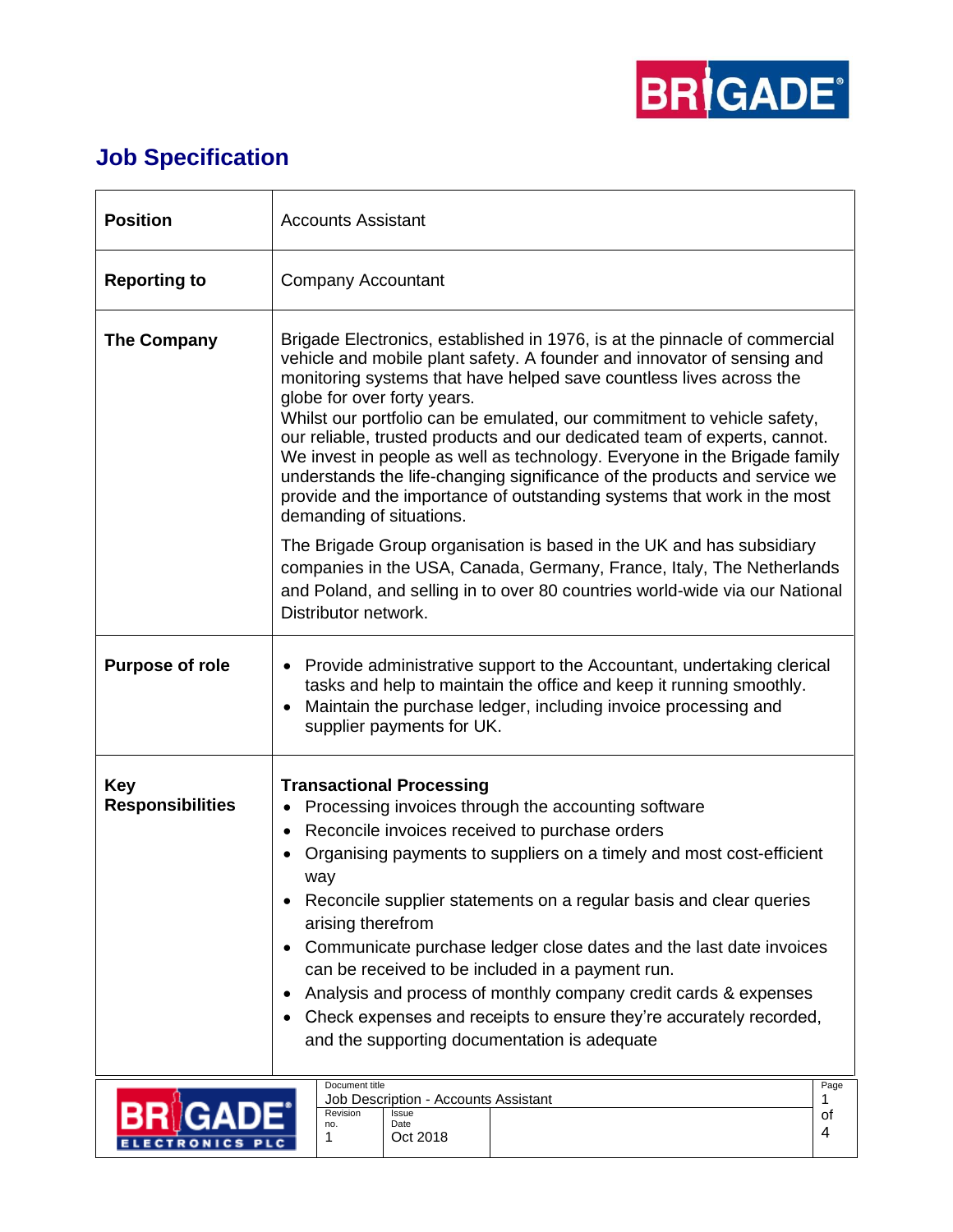

| Reconciliation of purchase ledger to general ledger at month end for<br>various entities |
|------------------------------------------------------------------------------------------|
| Raise credits for returns, pricing errors, cancelled orders, NCPs etc.                   |
| Regular bank reconciliation for all UK bank accounts                                     |
| Maintain Intercompany balance ensuring that due invoices are paid                        |
| within the terms                                                                         |
| Assist and cover Sales Ledger                                                            |
| <b>Book-Records &amp; Management Information</b>                                         |
| Assist with the Fixed Asset Register                                                     |
| Assist in preparing the Year-end audit file to ensure that all information               |
| is ready and available in time for the audit.                                            |
| Provide assistance in budgeting process                                                  |
| Preparation of accruals for costs not yet received at month end                          |
| Preparation of prepayments for charges not yet due at month end                          |
| Preparing monthly Balance Sheet reconciliation for review                                |
| Preparation of monthly VAT returns for submission to Group                               |
| Assist with queries that arise from internal and external customers                      |
| Investigates questionable data                                                           |
| Recommend actions to resolve discrepancies                                               |
|                                                                                          |



|                                      | Document title |          | Page |    |
|--------------------------------------|----------------|----------|------|----|
| Job Description - Accounts Assistant |                |          |      |    |
|                                      | Revision       | Issue    |      | O1 |
|                                      | no.            | Date     |      |    |
|                                      |                | Oct 2018 |      |    |
|                                      |                |          |      |    |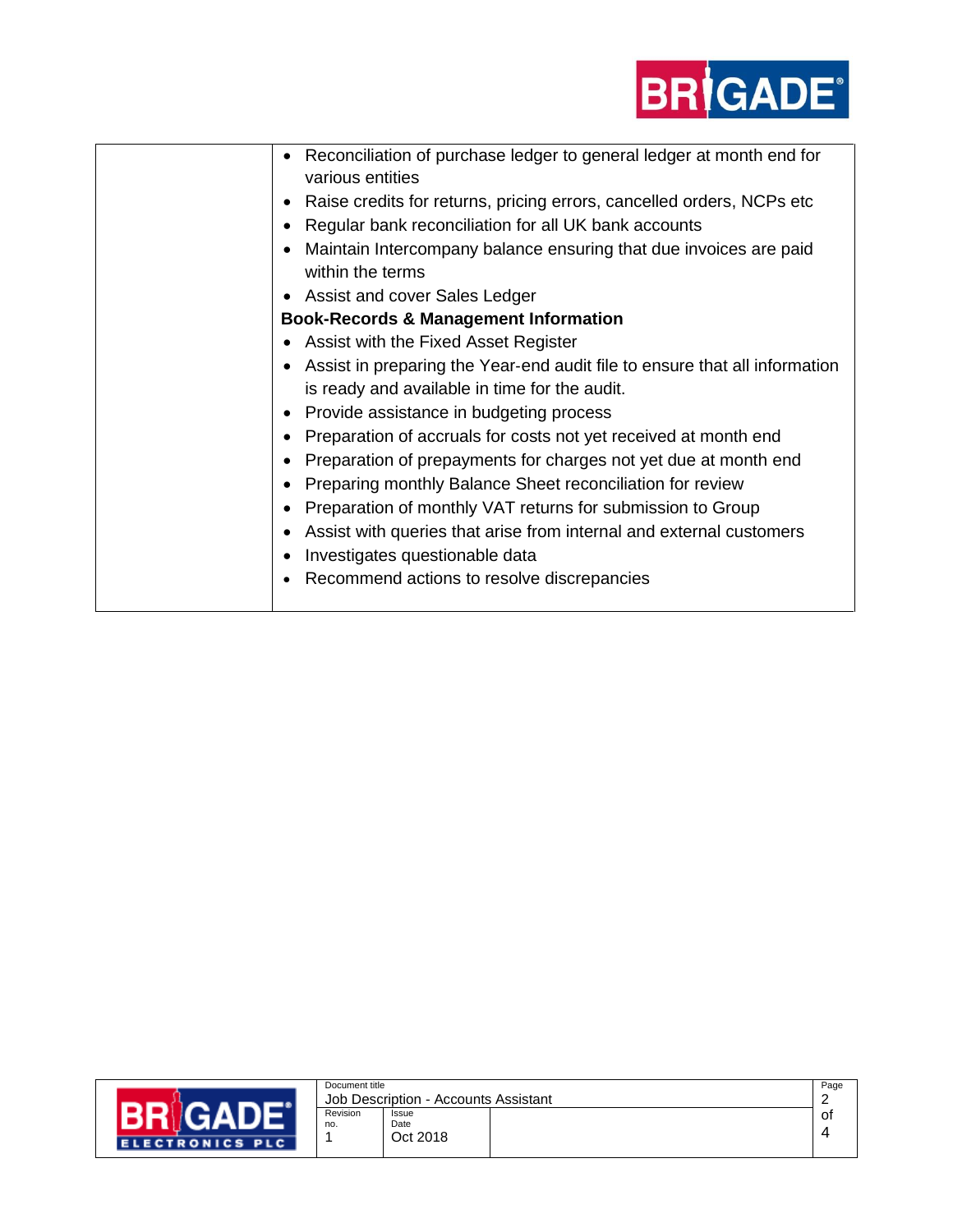

## **Person Specification**

| <b>Essential</b>                                                                                                                                                                                                                                                  | <b>Desirable</b>                                                                              |
|-------------------------------------------------------------------------------------------------------------------------------------------------------------------------------------------------------------------------------------------------------------------|-----------------------------------------------------------------------------------------------|
| <b>Education and Training</b>                                                                                                                                                                                                                                     |                                                                                               |
| 1. Good understanding of book-keeping principles and<br>office practice<br>2. At least 5 GCSEs with Maths and English to grade C<br>or above.<br>3. Sound computer literacy<br>4. Keen intellect and yet practically analytical<br>5. Sound business common sense | AAT or a Qualification in bookkeeping<br>or similar                                           |
| <b>Experience and Skills</b>                                                                                                                                                                                                                                      |                                                                                               |
| 1. Competent in Microsoft applications including Word,<br>Excel & Outlook.<br>2. Familiar with modern IT based Accounting systems<br>3. The ability to work independently and as part of a<br>team                                                                | Minimum 3 years in similar Accounts<br>role<br><b>Navision Experience</b>                     |
| <b>Personality and Motivation</b>                                                                                                                                                                                                                                 |                                                                                               |
| 1. Excellent organisation skills and time management<br>2. Eager to share with others better ways of working<br>3. Ability to work on own initiative<br>4. Attention to detail and ability to multi-task<br>5. Honest<br>6. Inquisitive                           | Flexibility to work beyond business<br>hours when necessary (willing to go the<br>extra mile) |
| <b>Interpersonal Skills</b>                                                                                                                                                                                                                                       |                                                                                               |
| 1. Demonstrates respect for Company and Colleagues<br>2. Build effective team relationships                                                                                                                                                                       |                                                                                               |
| <b>Communication &amp; language skills</b>                                                                                                                                                                                                                        |                                                                                               |
| 1. Excellent communication skills both verbal and<br>written                                                                                                                                                                                                      |                                                                                               |